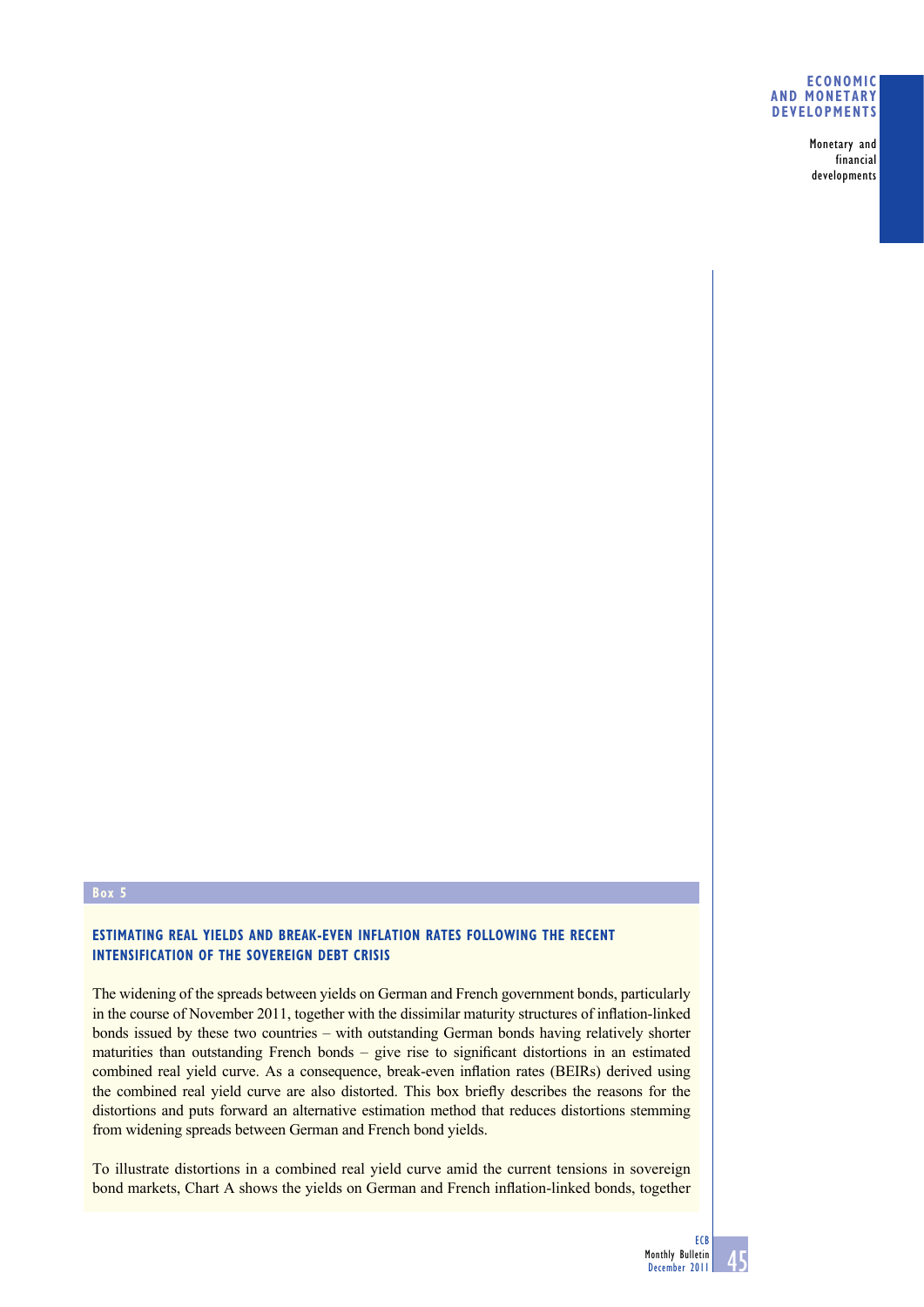with estimated yield curves for each country's bonds and a combined yield curve estimated using the bonds from both countries. It is clear that short maturities of the combined curve are mainly influenced by German bonds, whereas long maturities are dominated by French bonds. Thus, the slope of the combined yield curve differs from the yield curves estimated separately for German bonds and for French bonds. In fact, for maturities between five and ten years, the combined curve is much steeper than either of the two separate curves and, as a consequence, the distortions in forward rates are particularly severe.

Chart B shows that real forward rates (five-year forward rates five years ahead) based on the estimated combined curve have increased substantially in recent weeks, temporarily reaching values close to 3%. As argued above, such levels of forward real yields are artificially high. To overcome this problem, real yields can be calculated as GDP-weighted averages of real yield curves that are estimated separately for Germany and France.

As well as the distortions in real rates, BEIRs are also distorted, as, to calculate the BEIR curve, the estimated combined real curve is subtracted from the nominal yield curve based on AAA-rated government bonds.<sup>1</sup> In fact, forward BEIRs based on the estimated combined curve have declined dramatically over recent weeks, reaching levels of less than 1%. Such low levels of forward BEIRs are at odds with the information derived from the inflation swap market, which is much less influenced by credit risk and liquidity effects than measures derived from the bond market.

1 The euro area nominal yield curve calculated on AAA-rated government bonds is based on a large number of bonds issued by different countries with different maturities and is therefore much less affected by distortions amid widening sovereign spreads than the real yield curve.

### **Chart A Inflation-linked bond yields and zero coupon real yield curves**

(percentages per annum; seasonally adjusted; x-axis: years)

#### **Chart B Euro area real five-year forward rates five years ahead**

(percentages per annum; five-day moving averages of daily data; seasonally adjusted)







Sources: Bloomberg, Thomson Reuters and ECB calculations. Note: The data refer to 16 November 2011.

46 ECB Monthly Bulletin December 2011